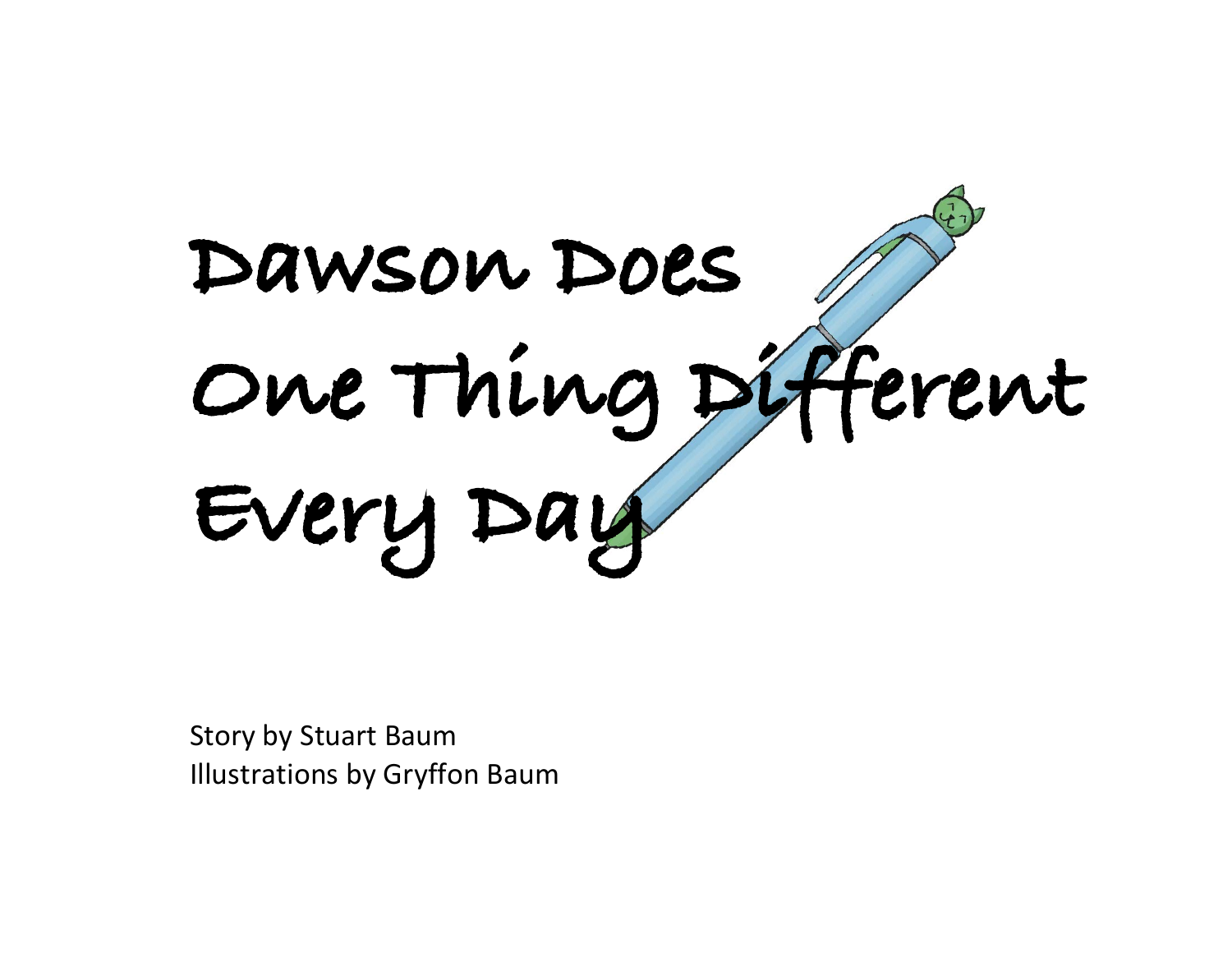#### D**awsow** was a nine year old girl.

Dawson knew she was in a rut. A rut is a long, deep path in the ground that makes you go a certain way, like a tunnel without a top. A rut is also when you do the same thing over and over and over again without thinking about it. Dawson was in the second kind of rut.

Dawson decided the best and likely easiest way to get out of the rut was to do one thing different every day. Just one thing. No matter how small.

Today, she went to the refrigerator and, instead of getting an orange, she got an apple. She really loved oranges, since you could peel them instead of slice them. Plus she didn't really like the taste of apples. But her Mom said

these were great apples. They were Honeycrisps. She turned up her nose at them yesterday, but today was a new day and she had to do one thing differently, so she took an apple, washed it (which was another thing you didn't need to do with oranges), sliced it and then took a bite. It was great! Crunchy and a little tart, which means a little sour but in a good way, and she could taste the honey. It really was honey *and* crisp. Yum!

This was a good start to her day. And a great start to her plan to do one thing different every day.

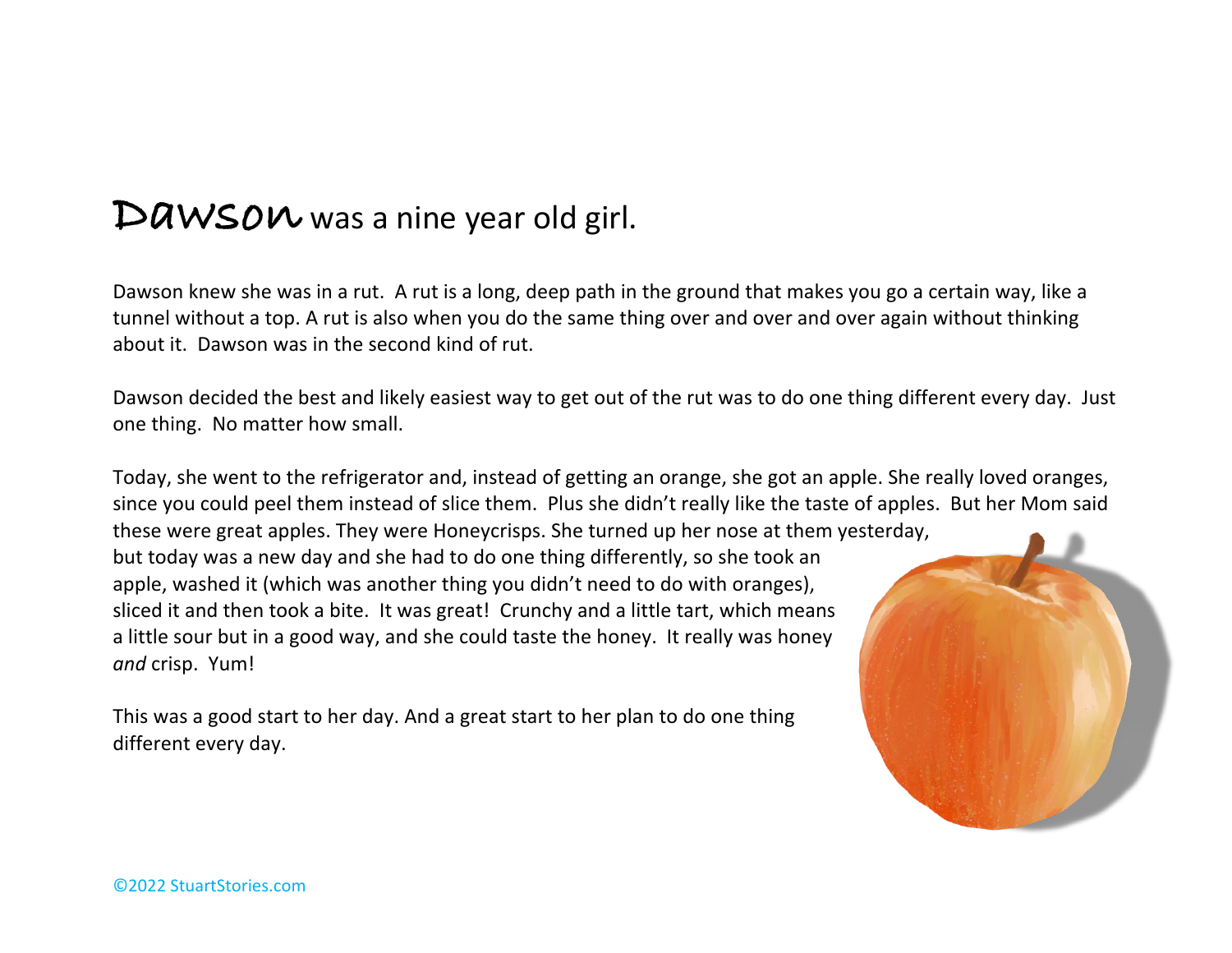### The wext  $day$  she was walking to the park with her Dad and little sister.

She realized that she looked at the ground when she walked. She decided that her one thing different today was to look at the sky.

There were clouds, of course. Some looked like giant pillows and some looked like stuffed animals. One looked like a brick since its edges were sharp and squared off. She wondered if this made it harder for that cloud to stay in the sky?

Then she tripped and fell on her knees.

It hurt, but she didn't cry.

Her Dad helped her back to her feet and checked to make sure her knees weren't bleeding. They were skinned and red, but not bleeding.



Her Dad then said, "Watch where you're going, OK?"

Dawson nodded. She decided that was enough looking up at the sky for one day.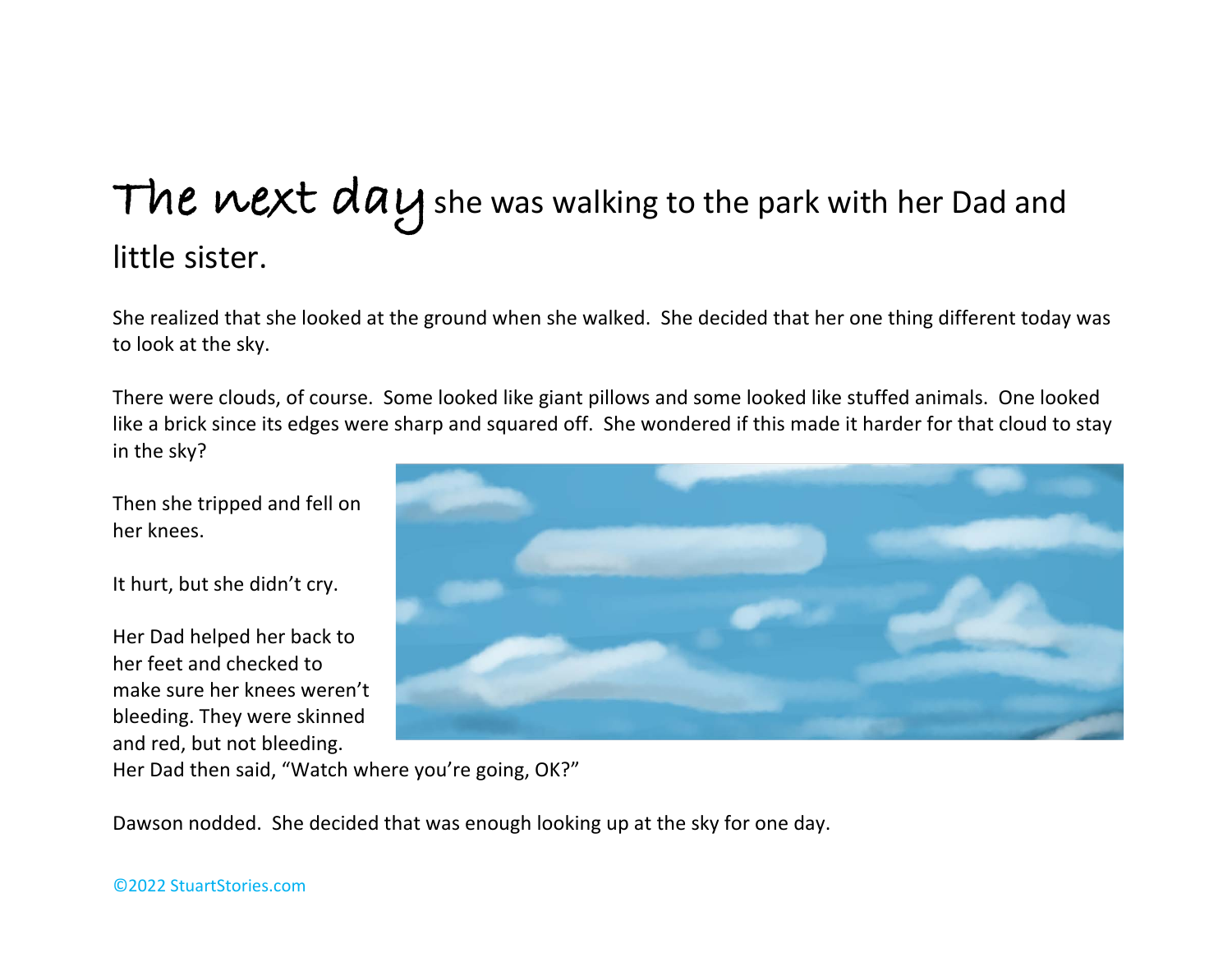# The next day was a school day.

At lunch, Dawson always sat with the same two friends, Ella and Brock. She decided today that her one different thing would be to sit with someone else. Someone she didn't know very well. This was very brave of her and it made her a little scared. It also made Ella and Brock a little sad. But she explained that she was doing one thing different every day and this was the one thing today.

Brock asked, "Can you do this one thing different tomorrow? We haven't seen you since Friday."

Dawson shook her head. "Once I decide what the one thing different is, there are no backsies. And this is what I decided for today."

She sat down next to Jilly. Jilly was not a friend and was very shy, only talking in class when the teacher called on her. And her voice was so soft it was hard to hear what she was saying.

"Hi Jilly, can I sit here next to you?" Dawson asked. "I am doing one thing different every day and this is the one thing I am doing today."

Jilly very softly said, "That would be nice."

Dawson opened her lunchbox and saw that her Mom, or was it Dad?, she never knew who packed her lunch, had put an orange in there. She was disappointed that it was not a Honeycrisp apple.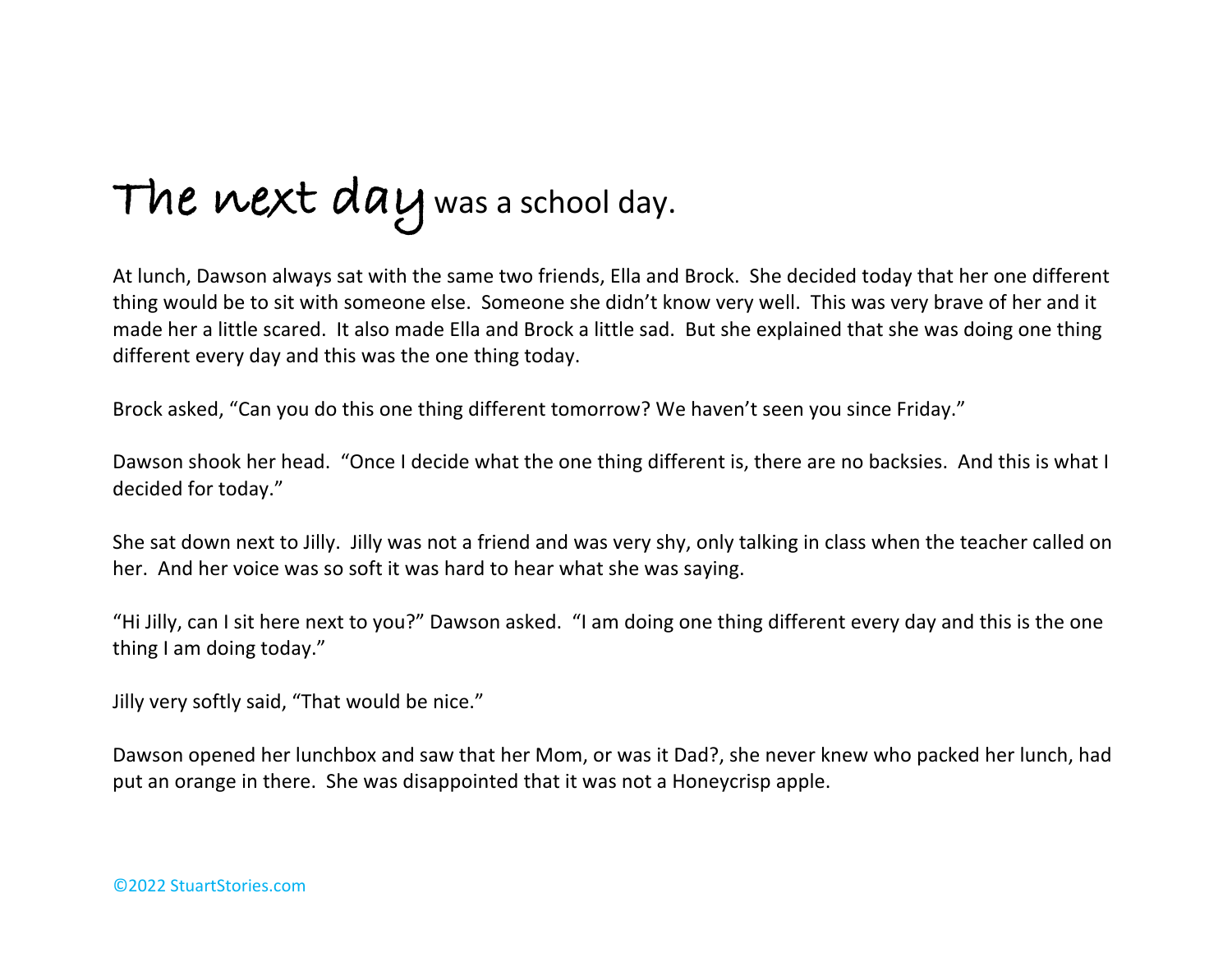It turned out that Jilly knew a lot about apples. Her favorites were Gala apples. Her second favorites were Granny Smiths. This name made Dawson laugh.

Jilly didn't like Red Delicious apples at all. She explained that they looked great, like perfect 'A is for Apple' apples, but tasted like sand and mud mixed together. Jilly said, a little less softly than she normally spoke, "They have chewy skins, which I spit out, and are sad and brown inside."

This made Dawson laugh again. She had never heard a fruit being called "sad and brown inside."

After lunch, on the way back to class, Dawson said to Jilly, "Tomorrow I have to sit with my friends again, but you should join us. I'll ask my Mom, or my Dad, to pack me two Honeycrisp apples. One for you and one for me."

The rest of the day Dawson felt happy. As she should, since she made a new friend. And the best thing about making a new friend is that the other person makes a new friend, too.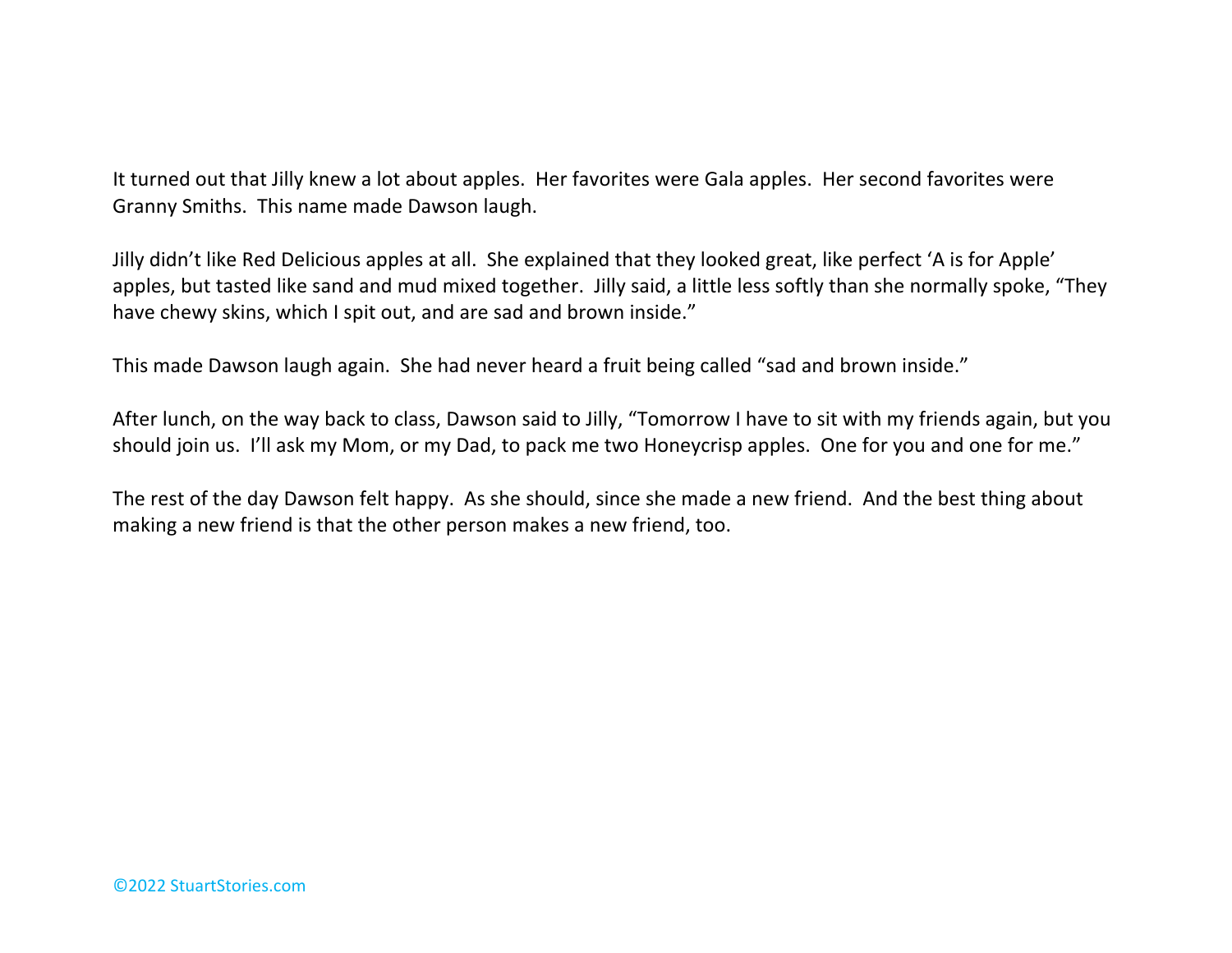**The fourth day** was also a school day.

While Dawson and the three other children, Ella, Brock and Jilly, were eating the Honeycrisp apples that Dawson's Dad had washed, sliced and put into her lunchbox, she said aloud, "I have to do something different today, but I don't know what it is."

Ella asked, "What have you done so far?"

This was a good question. Dawson answered, "I ate an apple instead of an orange. And that turned out well. I looked at the sky instead of the ground and I tripped and fell…"

Ella added correctly, "That didn't turn out so well."

Dawson continued, "And yesterday, I had lunch with Jilly."

Jilly smiled and said, "Which turned out very well." All the children, all with Honeycrisp apple slices in their hands and mouths, agreed.

Brock held up the apple slice. He said, "This is new, I mean different. You've never brought apples to school before. And this is enough for all of us."

This made Dawson happy, since she had done something different without even trying. This was proof she had gotten out of her rut.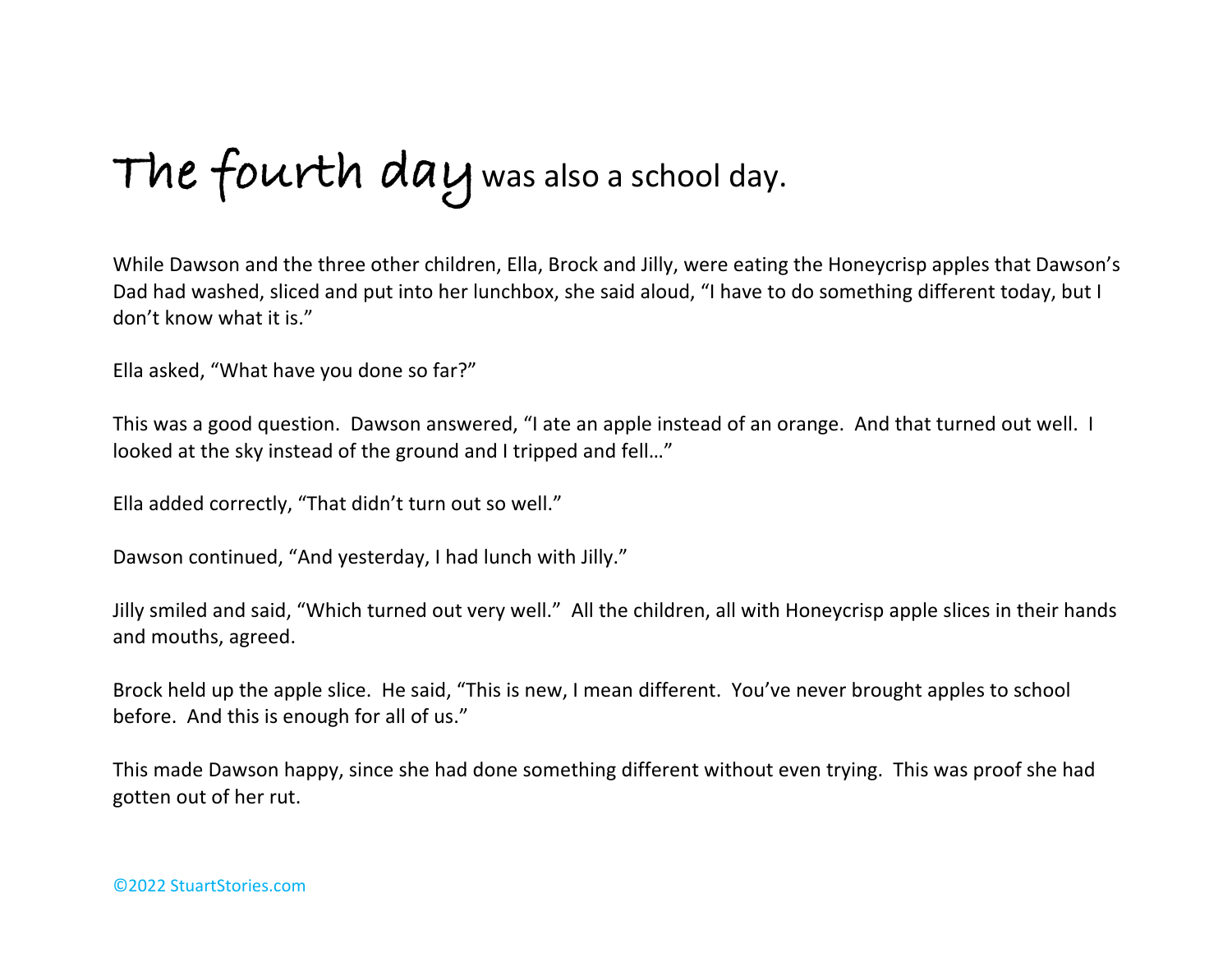### That evening Dawson opened her desk drawer and pulled out a diary that her Aunt Ruth had given to her.

It was still in the plastic wrap since Dawson had never used it.

She found a pen and put the pen and the diary on her bedside table.

"Tomorrow," Dawson declared to her teddy bear, "I will get up early and start my diary. That will be different!" Then she fell asleep.

## In the morning Dawson did as she said.

She woke up a little early, took the plastic off the diary and picked up the pen.

She started writing:

**Today is the fifth day that I am doing one thing different every day. I'm happy that today's different thing is already done. I started this diary!** 

**I wonder what I will do different tomorrow? Or the next day? Or the day after that?**